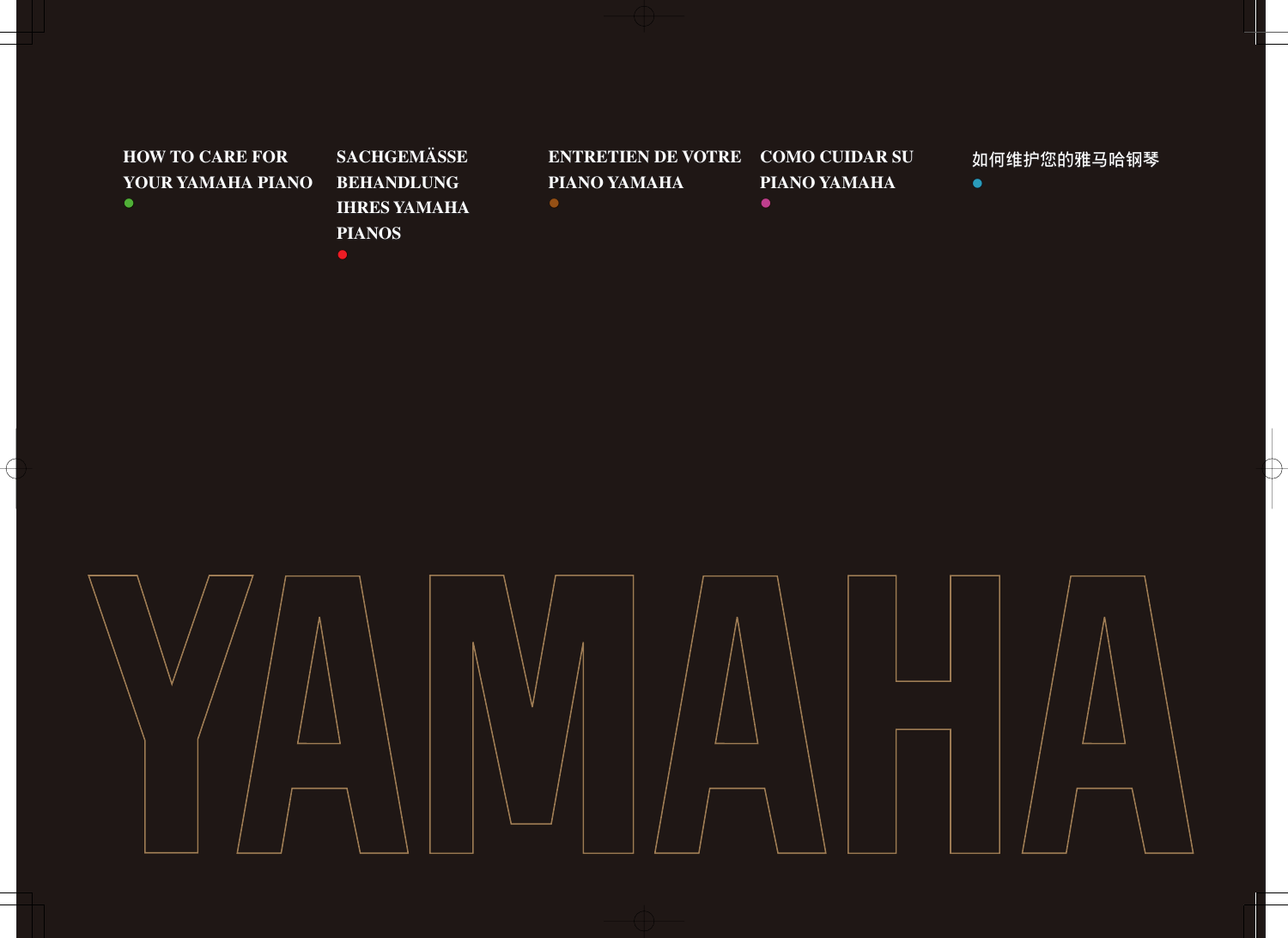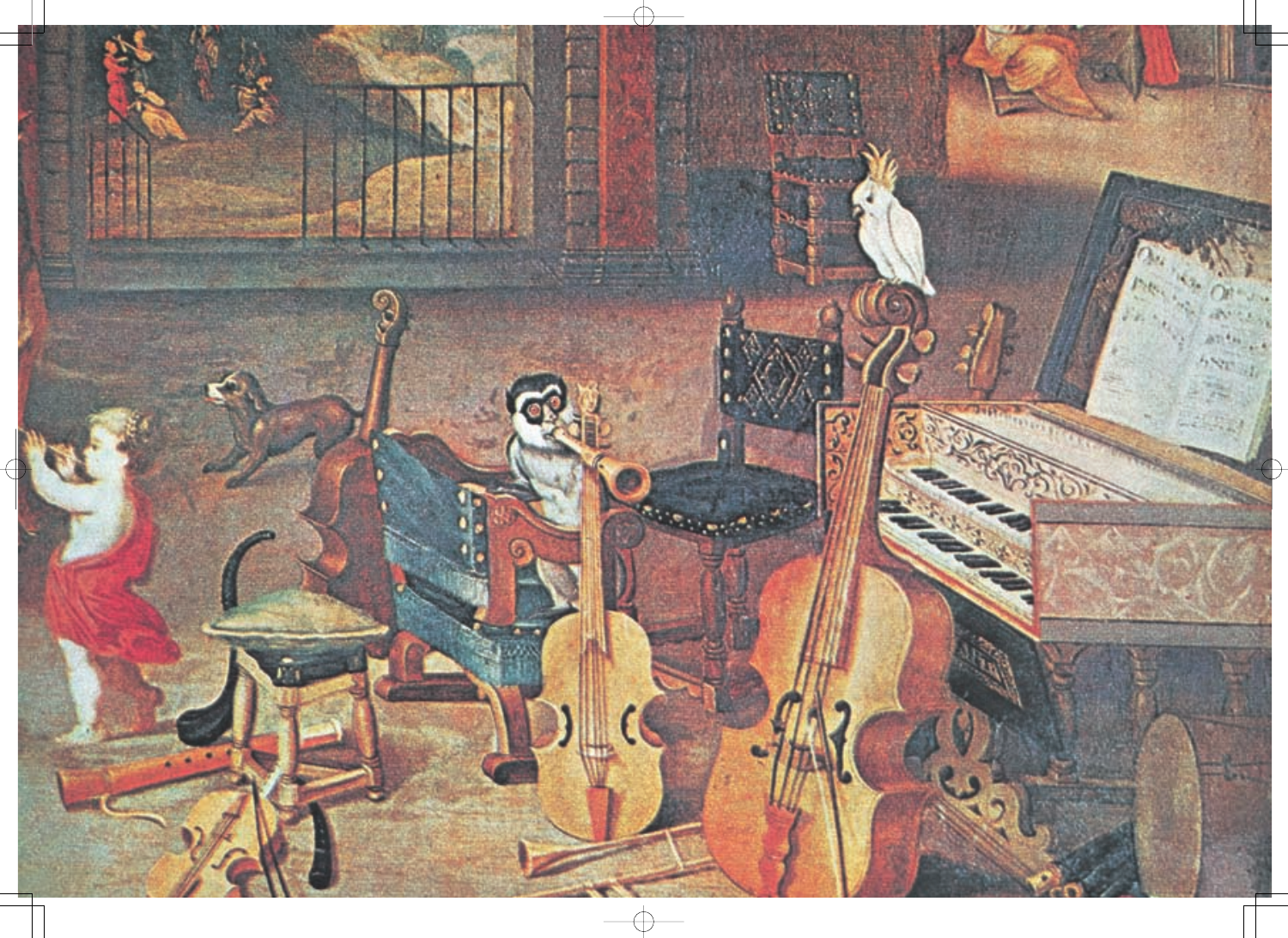#### **TO THE OWNER OF A YAMAHA PIANO**  $\bullet$

Thank you for purchasing a Yamaha Piano. The piano is among the most versatile of musical instruments, but it is also one of the most complex and delicate.

Yamaha pianos are extraordinarily rugged–built by a combination of traditional craftsmanship and advanced acoustic technology. But even the finest instrument needs proper care to give long life and dependable service. Please read this booklet carefully and follow its instructions, and you will be rewarded with years of pleasurable satisfaction.

# **SEHR GEEHRTER KUNDE**

0

Wir danken Ihnen, daß Sie sich für ein Instrument unserer Firma entschieden haben. Flügel und Pianos gehören zu den vielseitigsten Musikinstrumenten, aber es sind auch die kompliziertesten und empfindlichsten. Flügel und Pianos von Yamaha sind außerordentlich robust; sie werden in einem Verfahren hergestellt, das traditionelles Handwerk und progressive akustische Technologie kombiniert.

Aber auch die besten Instrumente brauchen besondere Pflege. Yamaha bietet Ihnen einen fachmännischen Reparaturdienst, der Ihrem Piano eine lange Lebensdauer garantiert.

Dürften wir Sie bitten, diese Broschüre sorgfältig durchzulesen. Es ist in Ihrem eigenen Interesse, daß Sie auf unsere Hinweise achten. Dann werden Sie sich lange Jahre ohne Sorgen und Kummer an Ihrem Instrument erfreuen können.

#### **AVIS A NOTRE CLIENT**  $\bullet$

Nous vous félicitons, cher client, d'avoir choisi un piano Yamaha parmi tant d'autres marques. Nos pianos sont nés de la combinaison des techniques artisanales traditionnelles et de la technologie acoustique avancée. Ce sont des instruments à la fois robustes et délicats. Afin que votre piano puisse vous procurer entière satisfaction pendant de nombreuses années, nous vous prions, cher client, de lire attentivement les pages suivantes.

#### **AL PROPIETARIO DE UN PIANO YAMAHA**  $\bullet$

Le agradecemos y felicitamos por haber adquirido un Piano Yamaha. El piano se destaca como uno de los más versátiles instrumentos musicales, pero es también uno de los más complejos y delicados. Los pianos Yamaha son extraordinariamente sólidos–fabricados combinando la artesanía tradicional y una avanzada tecnología acústica. No obstante, el más fino instrumento requiere un cuidado especial para que dure mucho tiempo y proporcione un funcionamiento satisfactorio. Le rogamos leer detalladamente este Manual y seguir sus instrucciones, y Ud. obtendrá como recompensa largos años de deleitable satisfacción.

# **至**YAMAHA**钢琴使用者**

 $\bullet$ 

十分感谢您购买了 YAMAHA 钢琴。钢琴是 最常用的乐器之一,但同时 也是最复杂和精密的。 YAMAHA 钢琴以其传统 制作工艺与先进声学技术的 完美结合而格外经久耐用。 但是即使最好的乐器也需要 正确的护理来保证它长久的 寿命和稳定的状态。请仔细 阅读这本说明并遵照执行, 他一定会带给您持久可靠的 音乐享受。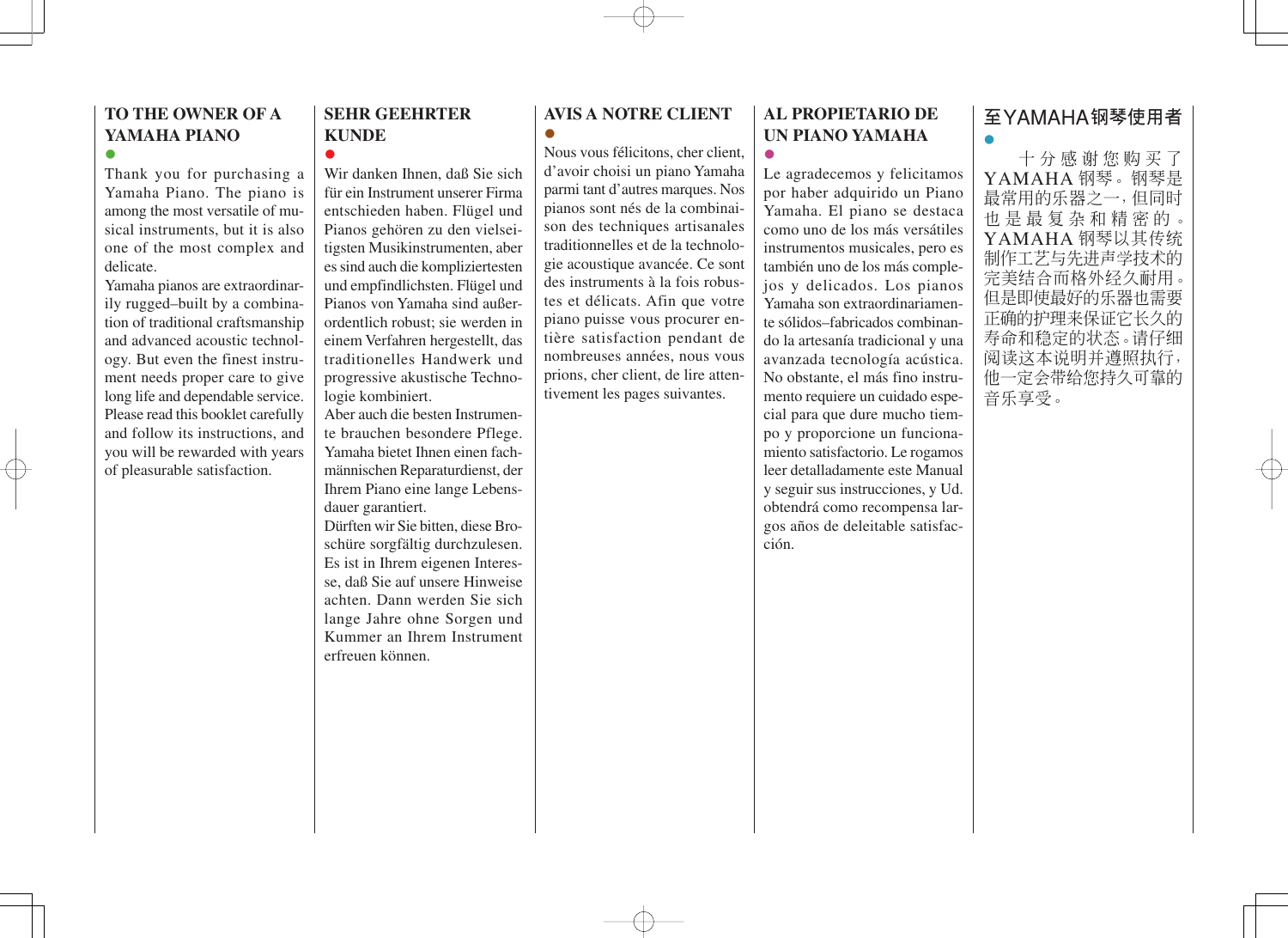#### **PROVIDE ENOUGH VENTILATION**  $\bullet$

Pianos need ventilation, but the wrong kind of ventilation can damage them. The best location for your piano is in the center of the room or against a wall which divides two rooms. If possible, avoid placing it next to an exterior wall where outside weather conditions might cause tone quality and volume to suffer. If there is no other choice, however, at least make sure that the piano has adequate ventilation on all sides.

# **VENTILATION**

0

Fl ügel und Pianos brauchen zwar gen ügend Ventilation, aber Luftzug schadet ihnen. Am besten stellen Sie das Instrument in die Mitte des Zimmers oder an eine Innenwand. Vermeiden Sie, es an eine Au ßenwand zu stellen, wo Witterungseinfl üsse eine Beeinträchtigung von Tonqualität und Klangfülle verursachen k önnten. Wenn Sie keinen anderen Platz haben, dann sorgen Sie wenigstens für ausreichende L üftung des Raumes.

# **ATTENTION A L'AERATION**

0

Les pianos exigent une bonne aération. Si celle-ci manque ou est mal répartie, un piano peut subir des dommages importants. Le meilleur emplacement pour votre piano est au centre d'une pièce ou contre un mur séparant deux pièces. Si possible, évitez de l'installer contre un mur extérieur o ù les conditions atmosphériques affecteraient sa qualité tonale et sa sonorité. Si toutefois il n'y avait pas d'autre possibilité, veillez au moins à ce qu'il y ait une bonne aération.

## **PROVEA SUFICIENTE VENTILACION**  $\bullet$

Los pianos necesitan ventilaci ón, pero una ventilaci ón inadecuada puede da ñarlos. La mejor ubicaci ón para su piano es al centro de la habitaci ón o pr óximo a una pared que separa dos habitaciones. A ser posible, evite colocarlo junto a una pared que de al exterior porque las condiciones del clima a la interperie pueden afectar la calidad y vol úmen del tono. Pero si no hay otra alternativa, por lo menos aseg úrese que el piano tenga adecuada ventilaci ón por todos lados.

# **保持良好的通风**

 $\bullet$ 钢琴需要良好的通风 环境,不良的通风环境将对 钢琴造成损坏。钢琴最好置 于房间的中央,或靠房间的 内墙放置,如果可能,避免 将钢琴靠房屋外墙放置,以 防止外界气候变化对钢琴的 音质和音量产生不良影响。 若受条件限制,也务必确保 钢琴四周有良好的通风。

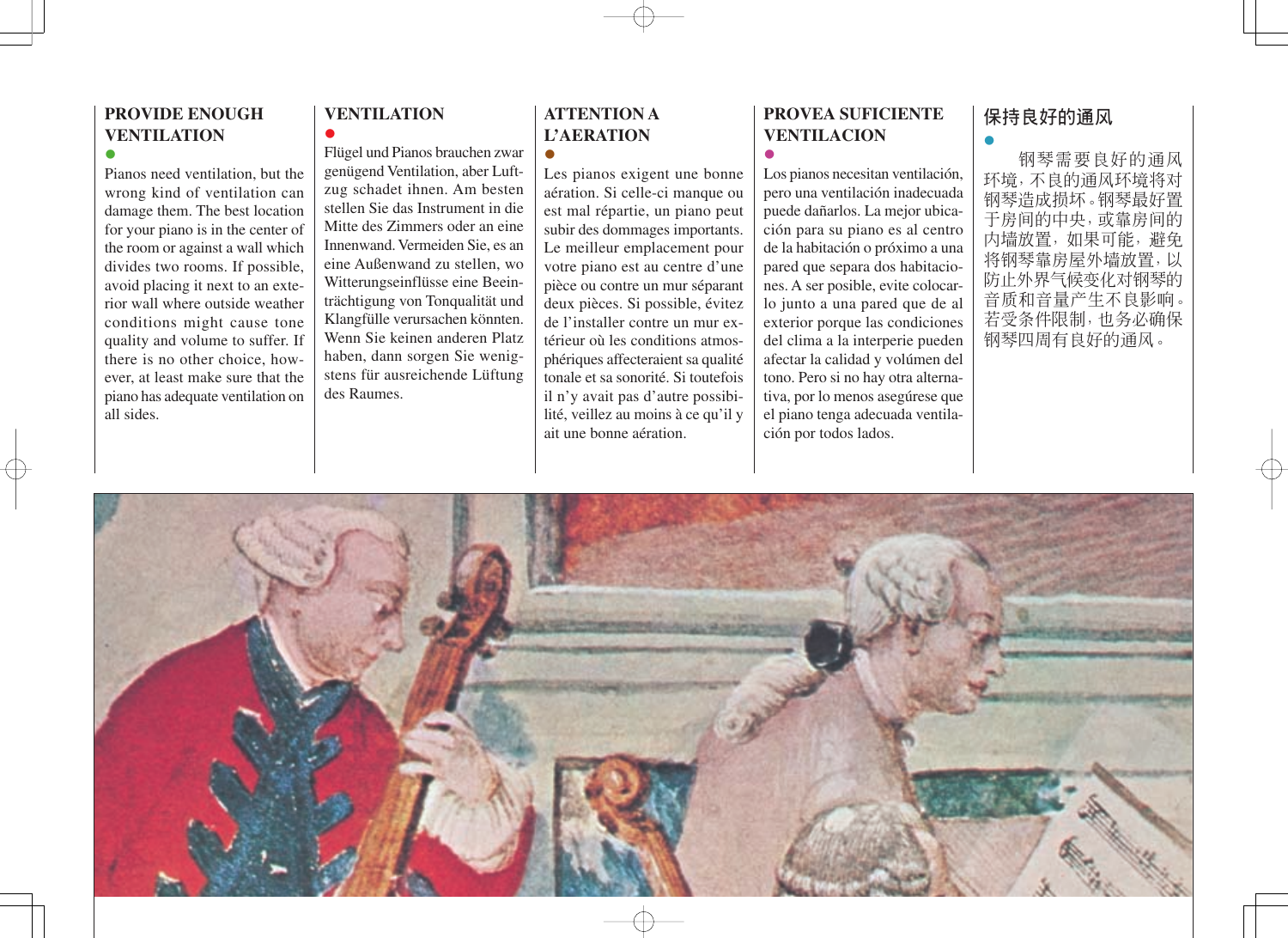

#### **AVOID WINDOWS** 0

Try not to place the piano near a window. Its cabinet is made of wood and must be protected against direct sunlight, humidity and sudden changes in temperature. Windows which open on the out-of doors offer the least protection. If you must place the piano near a window use a heavy curtain over the window for protection.

#### **AVOID HEAT**  $\bullet$

Keep the piano away from sources of heat such as radiators or hot air registers. They may damage the finish and internal parts causing tone and balance to deteriorate. Make sure that no radiant heat or hot air draft strikes the piano directly.

## **VERMEIDEN SIE DIE AUFSTELLUNG AN EINEM FENSTER**

0 Das Gehäuse besteht ganz aus Holz und sollte deshalb gegen direkte Sonneneinwirkung, Feuchtigkeit und pl ötzlichen Temperaturwechsel gesch ützt werden. Wenn Sie keinen anderen Platz zum Aufstellen Ihres Instrumentes haben, ist die Vermeidung von Zugluft besonders wichtig.

# **VERMEIDEN SIE HITZE**

0

Öfen aller Art, besonders aber Hei ßluftgeräte, sollten nicht in unmittelbarer Nähe des Instrumentes stehen. Gehäuse und Innenkonstruktion werden durch direkte Hitzeeinwirkung beschädigt, Klang und Harmonie des Instrumentes leiden darunter.

#### **ATTENTION AUX FENETRES**  $\bullet$

Essayez de ne pas placer votre piano près d'une fenêtre. Le meuble doit être protégé contre les rayons directs du soleil, et contre les brusques changements de température. S'il faut néanmoins installer votre piano près d'une fenêtre prévoyez un rideau épais.

## **ATTENTION A LA CHALEUR** 0

Tenez votre piano à l'écart de toute source de chaleur telle que radiateurs ou ventilateurs d'air chaud. Ces appareils pourraient endommager son fini et son mécanisme. Assurez-vous que le rayonnement de la chaleur ne soit pas dirigé vers le piano.

#### **EVITE LAS VENTANAS**  $\bullet$

Trate de no colocar el piano cerca de una ventana. El gabinete está hecho de madera y debe ser protegido de la luz solar directa, la humedad y los cambios bruscos de temperatura. Las ventanas que dan al exterior ofrecen la menor protecci ón. Si Ud. debe situar al piano cerca de una ventana, cuelgue una cortina gruesa para protecci ón.

#### **EVITE EL CALOR**  $\bullet$

Mantenga al piano lejos de fuentes de calor tales como radiadores o registros de aire caliente. Estos pueden da ñar el acabado y las partes internas causando deterioro al afinado y a los ajustes del piano. Aseg úrese de que ninguna corriente de aire caliente o calor radiante alcanza directamente al piano.

# **切勿将钢琴靠窗放置**

尽可能不要将钢琴放 置于窗前,钢琴的外壳是木 质结构,要避免阳光的直射 以及温度湿度的骤变。至少 琴房窗户应该向屋外方向打 开。若受条件所限必须将其 靠窗放置时,一定要在窗户 上悬挂厚窗帘来保护钢琴。

# **远离热源**

 $\bullet$ 

 $\bullet$ 

钢琴要远离散热器或 加热器等热源,以免伤害钢 琴外部和内部构件,导致音 质、手感品质下降。因此要 避免热辐射及热空气对钢琴 的侵害。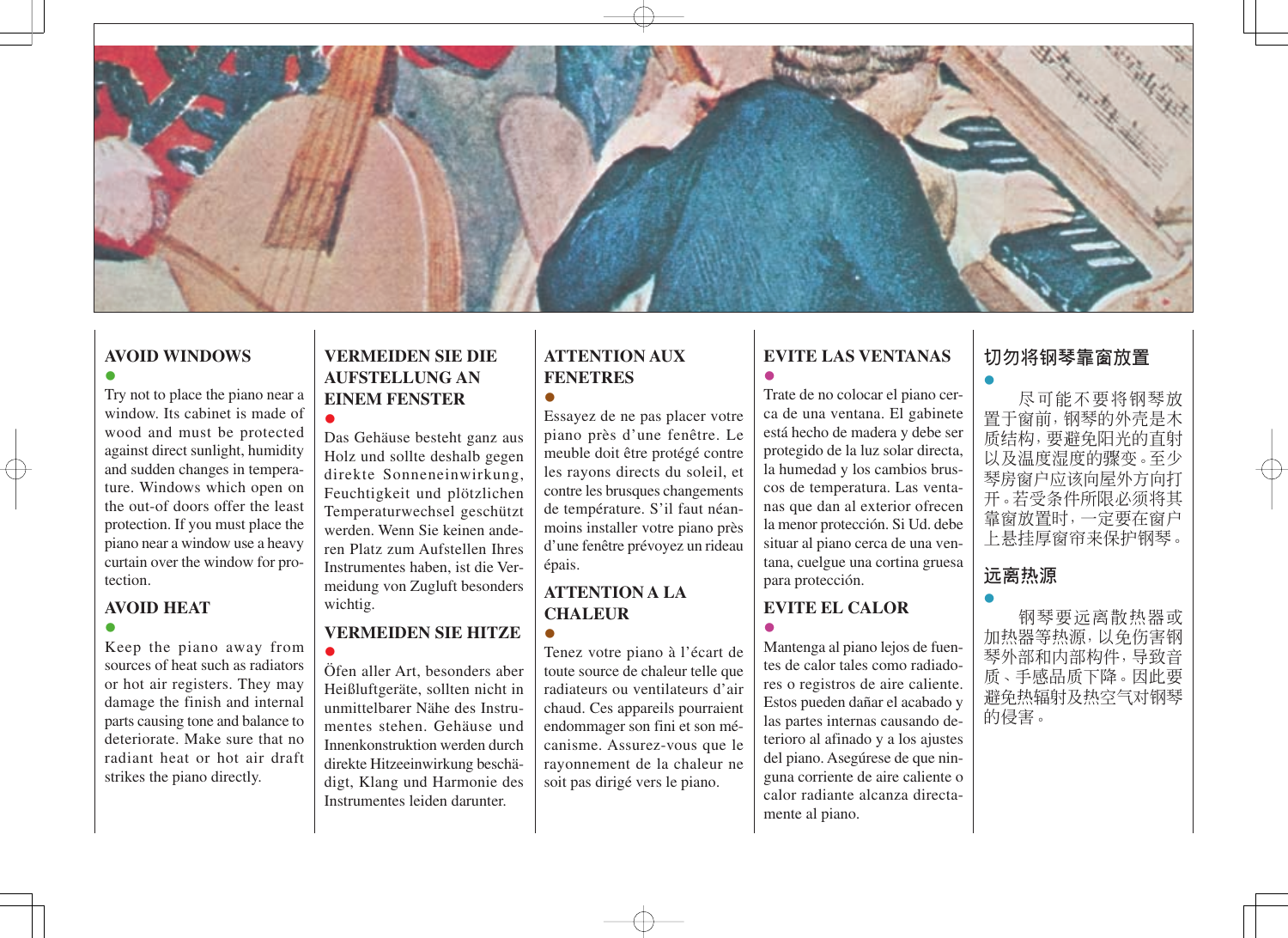#### **PROPER CONDITIONS MEAN BETTER SOUND**  $\bullet$

Pianos work best and sound best when the temperature and humidity are right. Proper ventilation is also important. Generally speaking, a relative humidity of between 50 and 60 percent is ideal for pianos. The use of materials such as wood, felt and cloth in piano construction means that many parts are quite delicate. If not properly cared for, they can be damaged easily. Therefore we are unable to assume responsibility for damage resulting from abuse or harsh treatment.

#### **HOW HUMIDITY AFFECTS A PIANO**  $\bullet$

Felt, cloth, leather and the precision wood parts – some of them machined to tolerances as fine as 1/100 mm – used in such critical parts of the piano as the action are extremely sensitive to humidity. Too much humidity will result in dull hammer action and unclear tones, rusting of internal parts and sticking keys. Before this happens the piano should be repaired.

## **GUTE BEDINGUNGEN VERB ÜRGEN GUTEN KLANG**

0

Bei richtiger Temperatur und Luftfeuchtigkeit arbeitet Ihr Instrument am besten und gibt den sch önsten Klang. Wichtig ist auch eine hinreichende Ventilation. Im allgemeinen ist eine relative Luftfeuchtigkeit zwischen 50 und 60% ideal.

Besonders empfindliche Materialien wie Filz, Stoff und Holz werden bei der Herstellung von Fl ügeln und Pianos verwandt, und deshalb sind diese Teile sehr empfindlich. Bei unsachgemäßer Behandlung k önnen schnell Schäden entstehen, für welche wir keinerlei Haftung übernehmen.

## **SCH ÄDEN DURCH LUFTFEUCHTIGKEIT**  $\bullet$

An entscheidenden Stellen des Instrumentes werden Filz, Leder, Stoff und feinpräzisierte Holzteile bis zu einer Toleranz von 1/100 mm verwendet. Sie sind hochempfindlich gegen Luftfeuchtigkeit. Zu gro ße Luftfeuchtigkeit f ührt zu träger Hammerbewegung und unreinen T önen, Rosten der Innenteile und Klemmen der Tasten beim Anschlag. Bevor es soweit kommt, sollten Sie Ihr Instrument des öfteren pr üfen lassen.

## **DE BONNES CONDITIONS, POUR DE MEILLEURS SONS**  $\bullet$

Votre piano fonctionnera à la perfection et aura une tonalité optimale si la température et l'humidité de la pièce sont contr ôlées. En général, une humidité relative de 50 á 60% est idéale pour un piano. Fabriquées en bois, en feutre ou en tissu, la plupart de ses pièces sont très délicates. Si elles ne sont pas bien entretenues, elles seront facilement endommagées. Nous ne pouvons donc assumer la responsabilité de détériorations causée par la négligence.

# **COMMENT L'HUMIDITE AFFECTE LE PIANO**

 $\bullet$ 

Le feutre, le tissu, le cuir et les pièces de précision en bois, dont quelques unes sont fabriquées avec une tolérance de 1/100 mm sont employées dans les parties les plus délicates du piano, comme le contr ôle de l'action des marteaux, mais sont très sensibles à l'humidité. Si le degré d'humidité est trop élevé, il en résultera un affaiblissement de l'action des marteaux, qui à son tour entraînera la détérioration de la tonalité, la rouille des pièces métalliques et l'affaissement des touches. Nous vous prions de faire réparer votre piano avant que tout cela n'arrive.

# **CONDICIONES ADECUADAS SIGNIFICAN MEJOR SONIDO**

 $\bullet$ 

 $\bullet$ 

Los pianos funcionan y suenan mejor cuando la temperatura y la humedad son correctas. Una apropiada ventilaci ón también es muy importante. Por lo general, una humedad relativa entre 50 y 60 por ciento es ideal para los pianos. El empleo de materiales tales como madera, fieltro y pa ñ o en la construcci ón del piano significa que muchas partes son muy delicadas. Si no se les ha protegido adecuadamente, pueden fácilmente ser da ñadas. Por tal motivo no podemos asumir responsabilidad por el daño resultante del abuso o el mal trato.

# **LA HUMEDAD AFECTA AL PIANO**

El fieltro, pa ño, cuero y las partes precisas de madera – algunas de ellas fabricadas con tolerancias de tanta precisi ón como 1/100 mm – utilizadas en partes muy delicadas en el mecanismo del piano, son extremadamente sensibles a la humedad. La excesiva humedad dará como resultado una deficiente acci ón del martillo o tonos poco claros, enmohecimiento en las partes internas y teclas que se pegan. Antes de que esto suceda, el piano debiera ser reparado.

# **适宜的环境可确保更好的 音色**  $\bullet$

适宜的温度和湿度,良 好的通风环境是钢琴的演奏 性能和声学品质表现最佳的 必要条件。总体来说,相对 湿度保持在50%-60%是比 较理想的。钢琴的某些内部 构件,如木、绒、毡等材料 的对环境的变化极为敏感, 稍有不慎就会损坏。对因保 养不善所引起的质量问题, 我们将不承担任何责任。

# **湿度对钢琴的影响**

 $\bullet$ 由绒、毡、皮及木材制 成的击弦机构件精密度很 高,允许的误差被限制在 1/100mm 以内。这些构件 对湿度的变化极其敏感,湿 度过高会导致击弦机运动迟 钝,琴声沉闷,金属键生锈 和琴键失灵等问题出现。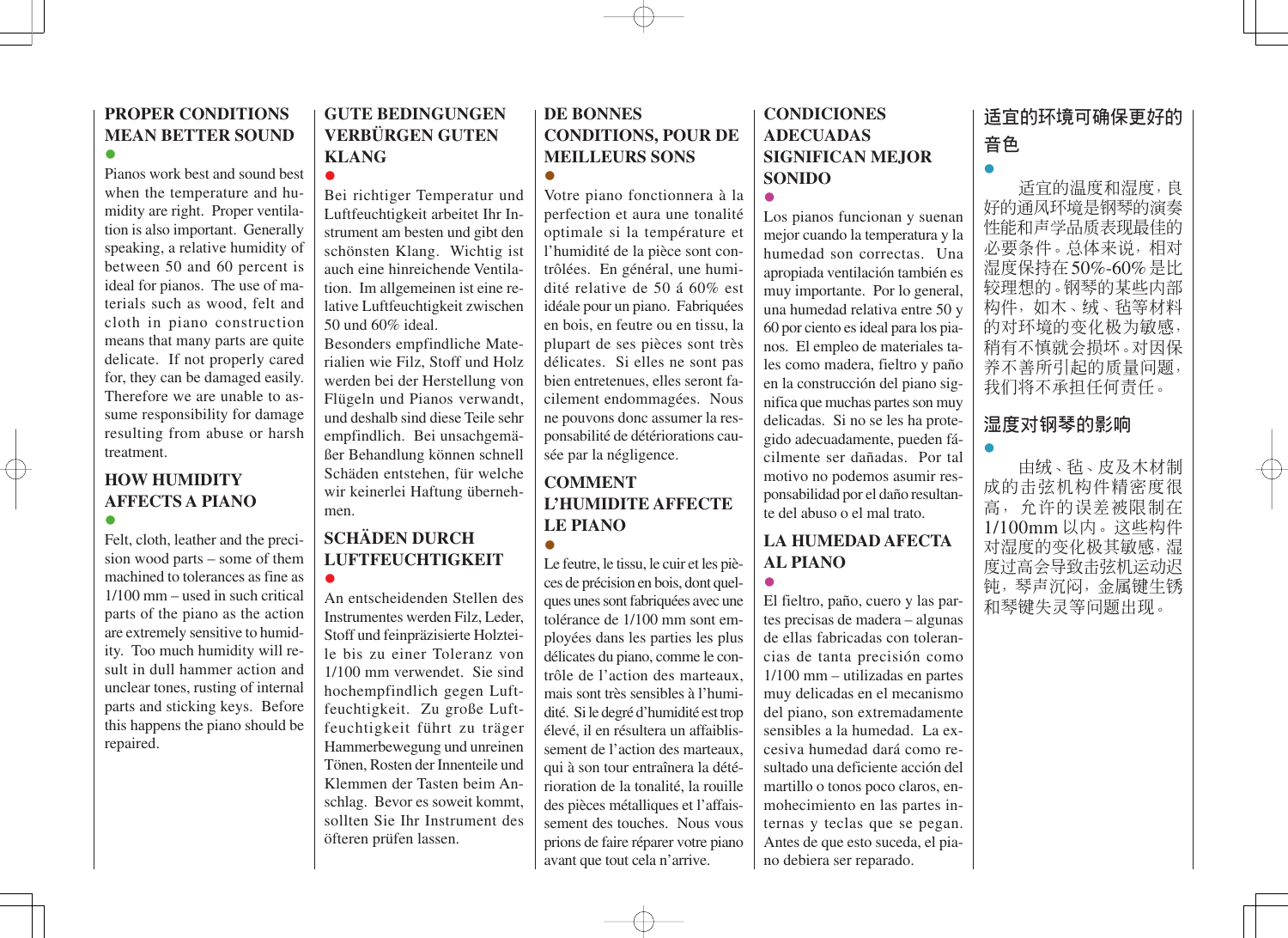# **HOW TO PROTECT AGAINST EXCESSIVE MOISTURE**

 $\bullet$ 

Your dealer can advise you how best to compensate for climatic conditions in your area. However, here are a few general tips for proper care. On cloudy or rainy days close all windows in the piano room. Also, be sure to close the top board each time after playing. The piano's thick cloth cover absorbs moisture in damp or rainy weather and should be taken off and dried on clear days. Be especially careful about excessive moisture if you live in one of the following places:

- -Along a seacoast or in a rainy or humid region.
- -In a valley, in a house facing hills, or in an area with poor drainage.
- -In a concrete building not more than one or two years old.
- -In an area where air exhausts are directed into a room or in a dark, dank room.

# **WIE SCH ÜTZEN SIE IHR KLAVIER GEGEN ZU HOHE LUFTFEUCHTIGKEIT?**

0

Ihr Pianogeschäft kann Sie am besten über die klimatischen Bedingungen in Ihrer Wohngegend beraten und Ihnen die entsprechenden Gegenma ßnahmen vorschlagen. Wir geben hier nur einige allgemeine Tips. Halten Sie an Schlechtwettertagen die Fenster des Zimmers, in dem das Instrument steht, m öglichst geschlossen. Denken Sie daran, jedesmal nach dem Spielen den Deckel zu schlie ßen. Die Tastendecke absorbiert bei schw ülem und regnerischem Wetter Feuchtigkeit; sie sollte bei sch önem Wetter zum Trocknen entfernt werden.

Unter den folgenden Bedingungen m üssen Sie besonders auf unsere Hinweise achten:

- -In regeneichen oder besonders feuchten Ländern, an
- der Seek üste
- -In Tälern, an Berghängen
- -In Gebieten mit ungen ügender Drainage
- -In Betonhäusern, die erst vor ein oder zwei Jahren gebaut wurden
- -In dunklen, feuchten, nach Norden gerichteten Räumen

## **COMMENT EVITER L'HUMIDITE EXCESSIVE**  $\bullet$

S'il existe des problèmes d'humidité particuliers à votre région, consultez votre vendeur qui est le mieux placé pour vous conseiller. Toutefois, il y a des points essentiels que vous devez observer dans l'entretien général de votre piano. Par temps couvert ou pluvieux, fermez les fenêtres de la pièce. Assurez-vous d'avoir bien refermé le dessus du piano. L'épaisse housse qui absorbe l'humidité par temps pluvieux, doit être retirée de temps en temps et aérée au soleil. Si vous habitez un des types de région décrits ci-dessous, soyez particulièrement attentif à éviter une humidité excessive: -Le long du littoral, une région pluvieuse ou humide. -Une vallée, au pied d'une

colline, une région o ù le drainage est mauvais.

-Un immeuble en béton bâti il y a moins d'un ou deux ans.

## **COMO PROTEGERLO DE LA EXCESIVA HUMEDAD**  $\bullet$

Su distribuidor puede aconsejarle la mejor forma para compensar, de acuerdo con las condiciones climáticas de su domicilio. No obstante, he aquí algunos consejos generales para una adecuada conservaci ón. En dias nublados o lluviosos, cierre todas las ventanas de la pieza donde está el piano. Aseg úrese también de cerrar la tapa después de tocarlo. El pa ñ o grueso que cubre el piano absorbe la humedad durante el tiempo húmedo o lluvioso y debe ser retirado y secado en los dias claros. Tenga especialmente cuidado de la excesiva humedad si Ud. vive en alguno de los siguientes lugares:

- -Pr óximo a la orilla del mar o en una regi ón lluviosa o h úmeda.
- -En un valle, en una casa dando frente a la monta ña, o en una área con drenaje deficiente.
- **⊙** En un edificio de concreto construido no más de uno ó dos a ños.
- -En una área donde escapes de aire se filtren dentro de la pieza o en un cuarto oscuro y h úmedo dando frente al norte.

# **高湿环境下如何保养钢琴**

 $\bullet$ 

经销商会针对当地的 气候条件提醒您如何保养钢 琴。通常,在多云或阴雨天 气请您务必关好琴房的窗 户,每次弹琴后务必合上键 盘盖及钢琴顶盖。在阴暗潮 湿的环境可以套上琴罩以防 治空气中的水分侵入,但在 晴朗的天气要将琴罩及时晾 干。如果您生活在如下的环 境,则需更加注意: ⊙沿海及多雨地区。 ⊙位于山谷并朝向山坡的 房间或排水设施不完善 地区。 ⊙不超过两年的新混凝土 建筑。



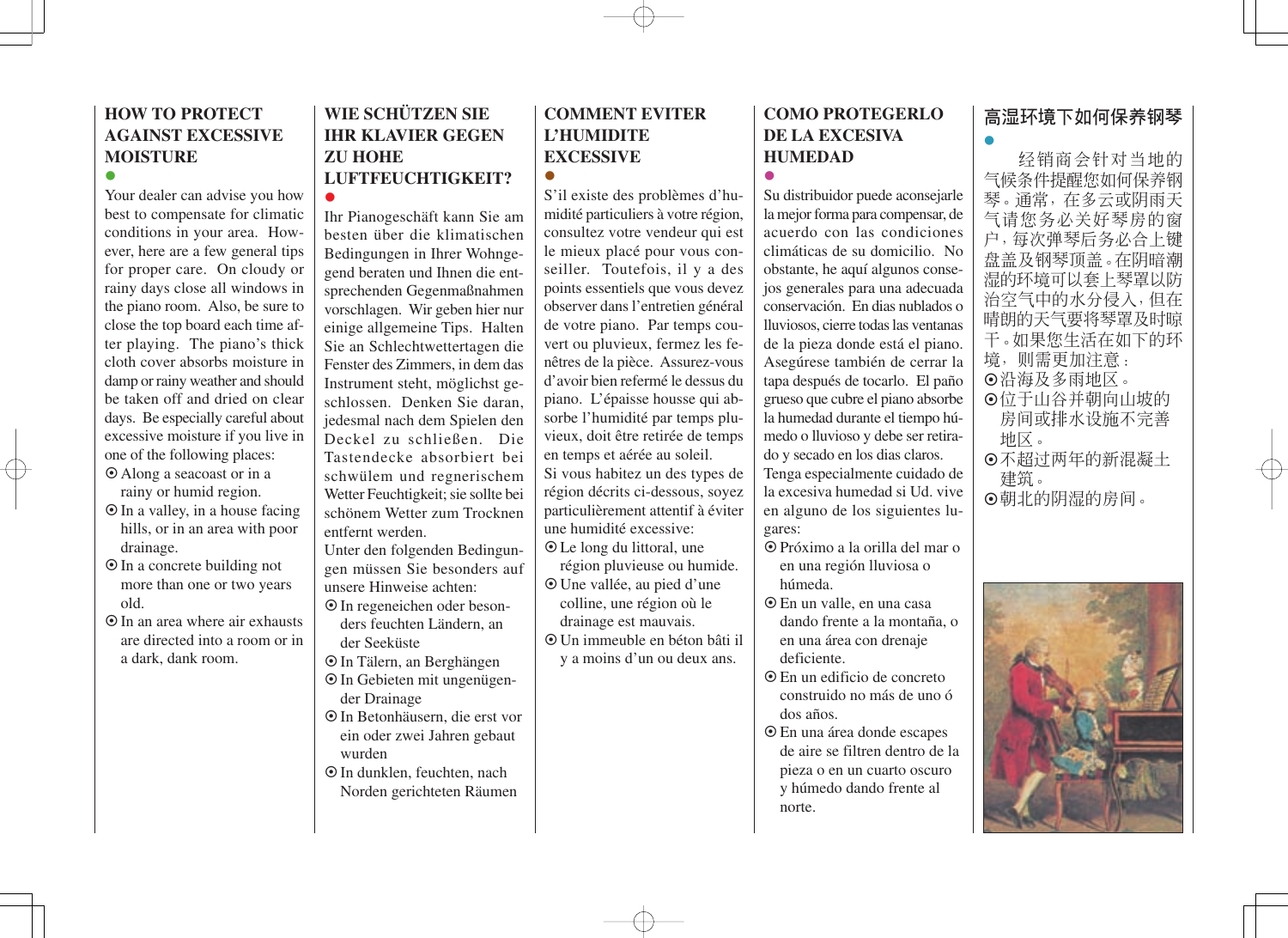

 $\bullet$ 

#### **BEWARE OF EXCESSIVE DRYNESS** 0

Too much humidity is a problem, but excessive dryness is an even more serious one, especially where heating or cooling systems are used to create artificially dehumidified rooms. Used in naturally dry climates the piano has enough natural moisture

# **ZU NIEDRIGE LUFTFEUCHTIGKEIT**

Übermäßige Trockenheit ist ein noch größeres Problem als zu hohe Luftfeuchtigkeit. Das trifft besonders zu, wenn man K ühloder Heizanlagen benutzt, um k ünstlich die Luftfeuchtigkeit zu reduzieren.

In trockenen Gegenden besitzt

## **ATTENTION A LA SECHERESSE EXCESSIVE** 0

Si un haut degré d'humidité pose des problèmes, une sécheresse excessive en pose d'autres parfois plus difficiles encore à résoudre, notamment quand la climatisation crée une atmosphère artificiellement déshumidifiée. Dans une région naturellement sèche, le piano possède une humidité inhérante suffisamment grande pour ne subir aucun dommage. Néanmoins, si l'air est trop sec, les parties en bois et les é l é ments en feutre se rétrécieront. Dans les cas extrêmes, la table d'harmonie, les joints et d'autres parties semblables se détacheront même si elles ont été soigneusement fixées. Des pièces se déformeront légèrement, les chevilles se desserreront, et le piano perdra l'accord. Pour éviter une trop grande sécheresse, faites pousser des plantes vertes ou utilisez un humidificateur.

## **EVITEZ LES CHANGEMENTS BRUSQUES DE TEMPERATURE** 0

Quand une pièce froide est brusquement chauffée, l'humidité

## **EVITE LA EXCESIVA SEQUEDAD**  $\bullet$

Demasiada humedad es un problema, pero la excesiva sequedad es a úm mucho más seria, especialmente en las habitaciones donde se utilizan los sistemas de calefacci ón o refrigeraci ón para crear ambiente con deshumedecimiento artificial. Usado en climas naturalmente secos, el piano posee suficiente humedad natural para prevenir la sequedad excesiva. Sin embargo, si el aire es demasiado seco, los componentes de madera y fieltro se encogerán. En casos extremos, el tablero, las junturas y otras secciones laminadas pueden a ún abrirse, no obstante haber sido pegados cuidadosamente. Una ligera distorsi ón de las partes puede ser causa de ruidos y las clavijas de afinaci ón pueden aflojarse, haciendo difícil mantener el piano afinado. Para prevenir la excesiva sequedad es aconsejable tener alguna clase de planta con muchas hojas o colocar un humedecedor en la habitaci ón del piano.

# **EVITE CAMBIOS REPENTINOS DE TEMPERATURA**

 $\bullet$ 

Cuando se calienta un cuarto frío súbitamente, la humedad se con-

# **避免过度干燥**

 $\bullet$ 

对钢琴来说,环境潮湿 是个问题,但过度干燥则更 为不利,尤其是使用空调器 的人工除湿房间。在一般干 燥的气候下,钢琴自身有足 够的水分来防止干燥产生的 问题,但若空气过于干燥, 木 质和绒质构件会收缩变形, 更为甚者,胶合的音板、夹 板也会离层。构件的轻微变 形将产生杂音。而且过于干 燥的环境会导致弦轴钉松 动,导致难以维持音准稳定。 建议用户在琴房放置阔叶植 物或湿度调节器以防止过度 干燥。

# **注意气温骤变**

 $\bullet$ 

如果寒冷的房间温度 骤升,水分会凝结在琴弦或 其他金属构件上导致生锈 绒质和毡质的构件也会因吸 收水分而变形,导致击弦机 运动迟钝,音色沉闷。请特 别注意,在气温骤变时将钢 琴移至朝北的气温较低的房 间或密闭的混凝土结构房 间。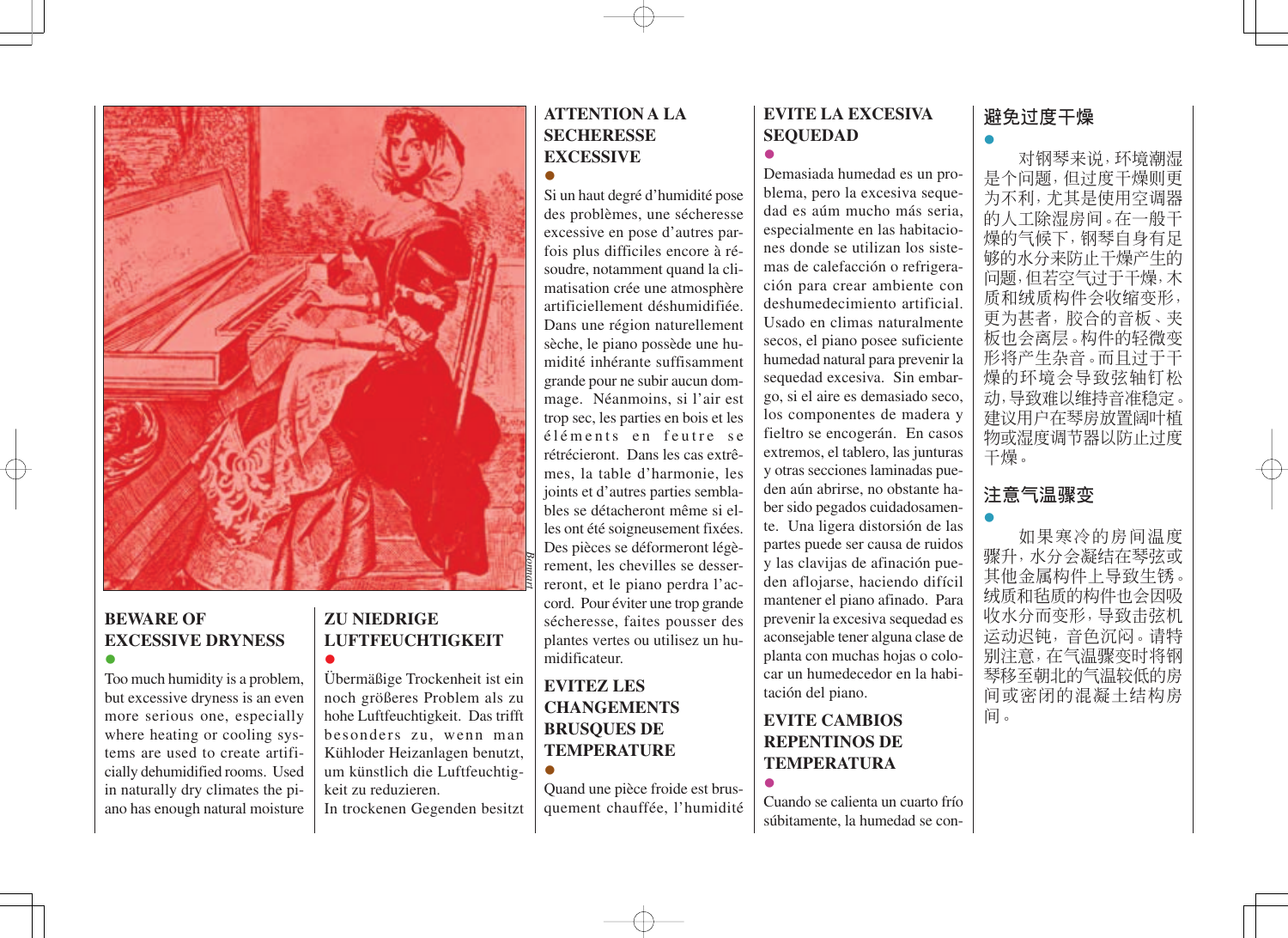to prevent excessive drying. However, if the air becomes too dry the wooden and felt components will shrink. In extreme cases, the soundboard, joints and other laminated sections may even come apart, even though they have been glued together carefully. Slight distortion of the parts may cause noise, and the tuning pins may work loose, making it difficult to keep the piano in tune. To avoid excessive dryness it is best to keep some kind of leafy plant or a humidifier in the piano room.

## **AVOID SUDDEN TEMPERATURE CHANGES**  $\bullet$

When a cold room is warmed suddenly, moisture will condense on the piano strings and other metal parts, causing them to rust. Felt parts will absorb moisture, dulling their action and resulting in unclear sound. Be especially careful about sudden temperature changes when moving your piano into a room in a cold climate or into an airtight room in a concrete building.

das Piano natürlicherweise genug Eigenfeuchtigkeit, um übermäßiges Austrocknen zu verhindern. Bei zu großer Trockenheit ziehen sich die Holz- und Filzteile zuzammen. In Extremfällen lösen sich Resonanzboden und auch sorgfältig verleimte Holzteile. Schon ein geringes Verziehen verursacht Nebengeräusche, die Wirbel werden locker, das Stimmen des Instrumentes wird erschwert. Gegen übermäßige Trockenheit sollte man großE Blattpflanzen, die Feuchtigkeit absondern, oder Apparate, die Feuchtigkeit erzeugen, aufstellen.

# **PLÖTZLICHE TEMPERATUR-SCHWANKUNGEN**

 $\bullet$ 

Wenn Sie einen kalten Raum zu schnell erwärmen, kondensiert sich Feuchtigkeit auf den Pianosaiten und auf anderen Metallteilen, die dann leicht rosten können. Filzteile absorbieren die Feuchtigkeit, ihre Bewegung wird träge, der Ton wird dumpf. Achten Sie besonders auf plötzliche Schwankungen der Zimmertemperatur, wenn Ihr Klavier in einem kalten, nach Norden gerichteten Zimmer steht oder in einem Betonhaus, in dem die Fenster ganz luftdicht sind.

subitement condensée se déposera sur les parties métalliques et sur les cordes, apportant la rouille. Le feutre absorbera l'humidité et sa fonction réduite amoindrira la résonnance. Faites particulièrement attention à cela lorsque vous transportez votre piano dans une région septentrionnale ou dans une pièce d'un immeuble en béton où l'air est confiné.

densará en las cuerdas del piano y otras partes metálicas, causando así su enmohecimiento. Las partes afelpadas absorberán humedad, afectando su acción y produciendo como resultado sonidos poco claros. Tenga especial cuidado de los cambios bruscos de temperatura al cambiar su piano a un cuarto en un clima muy frío o a una pieza sin ventilación en un edificio de concreto.

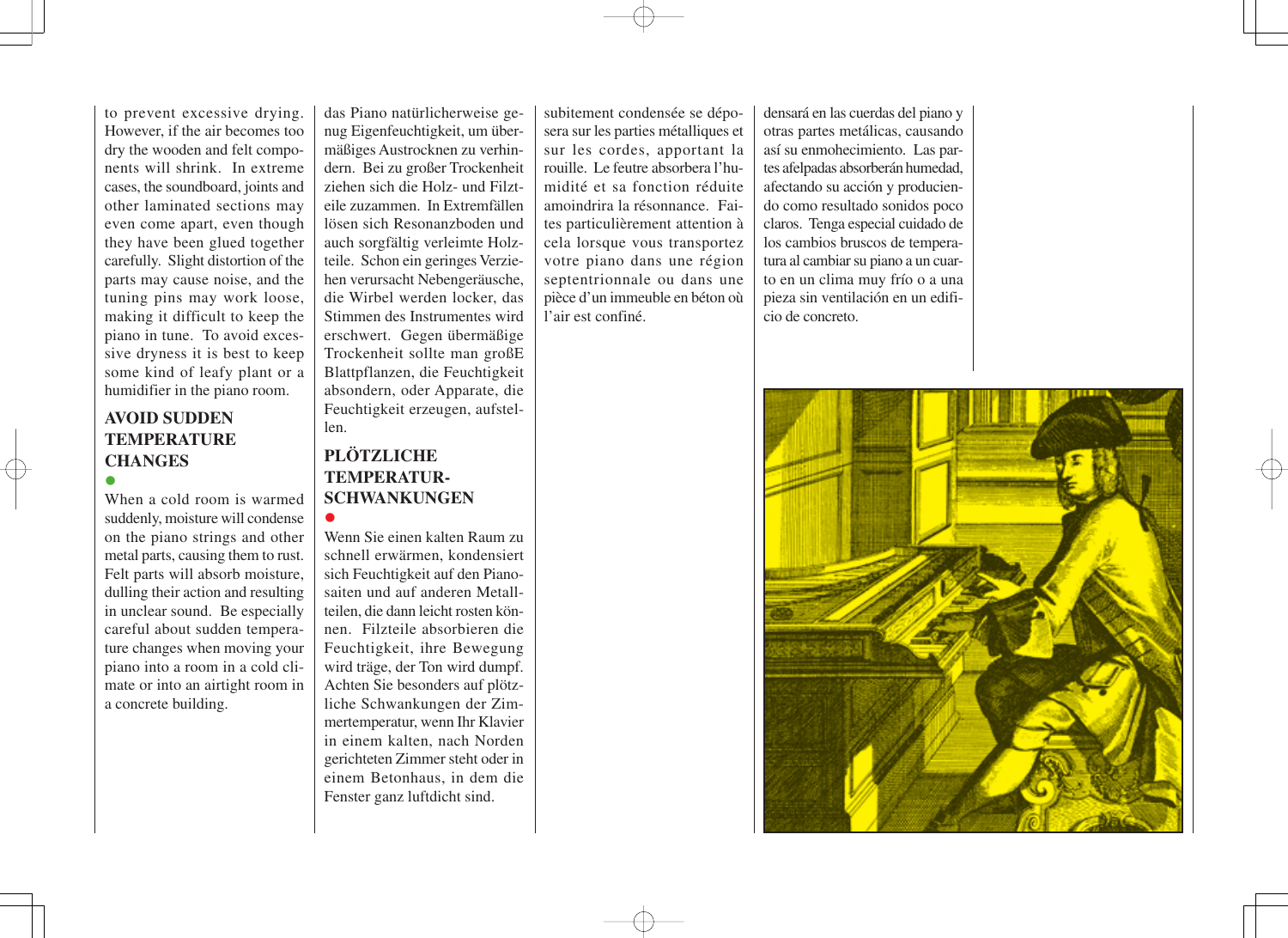## **PUT YOUR PIANO WHERE IT SOUNDS BEST**

 $\bullet$ 

The piano should be placed in a room where the sound will be evenly distributed. A room where all the sound gathers in one spot will produce sound lag and echoes. The best room for your piano is one in which its sound will reverberate to produce pleasant, full-bodied tones without harsh echoes.

# **STELLEN SIE DAS INSTRUMENT DORT AUF, WO DIE TONWIDERGABE AM BESTEN IST**

0

Der Klang sollte sich gleichmäßig verteilen. Wenn er sich an einer Stelle fängt, entsteht eventuell ein Nachhall. Das Zimmer sollte den Klang in angenehmen vollen Tönen ohne Nachhall widergeben.

## **METTEZ VOTRE PIANO A L'ENDROIT OU IL RESONNERA LE MIEUX**  $\bullet$

Il faut installer votre piano dans une chambre où l'acoustique est bonne, sinon vous aurez des phénomènes de décalage sonore ou d'écho. La pièce idéale pour votre piano est celle où tous ses sons sont rendus fidèlement.

## **COLOQUE SU PIANO DONDE SUENE MAJOR**  $\bullet$

El piano debe ser ubicado en una habitación donde el sonido sea bien distribuido. Una pieza donde todos los sonidos se mezclen en un punto producirá sonidos rezagados y ecos. La mejor pieza para su piano es una en la cual su sonido se reproduzca emitiendo tonos agradables, íntegros, sin ecos ásperos.

# **钢琴的放置与音响效果**

 $\bullet$ 

请将钢琴放置在声音 可以均匀分布的房间。若在 一个房间里所有的声音都集 中于一点,易造成声音滞后 及回音。为了让琴声更加悦 耳、丰满,避免粗糙刺耳的 回声,最好将钢琴放置于可 以确保良好音响效果的房 间。

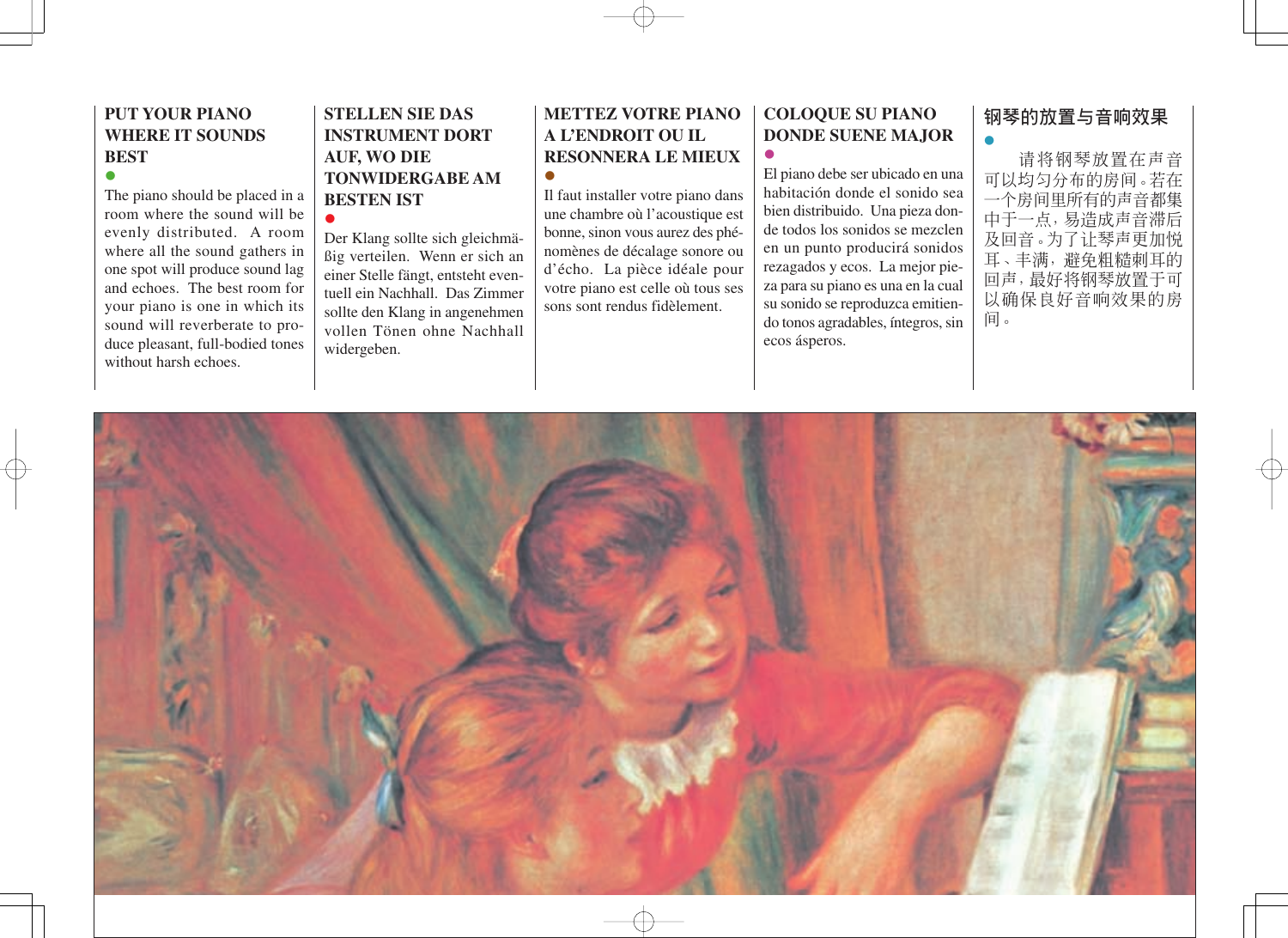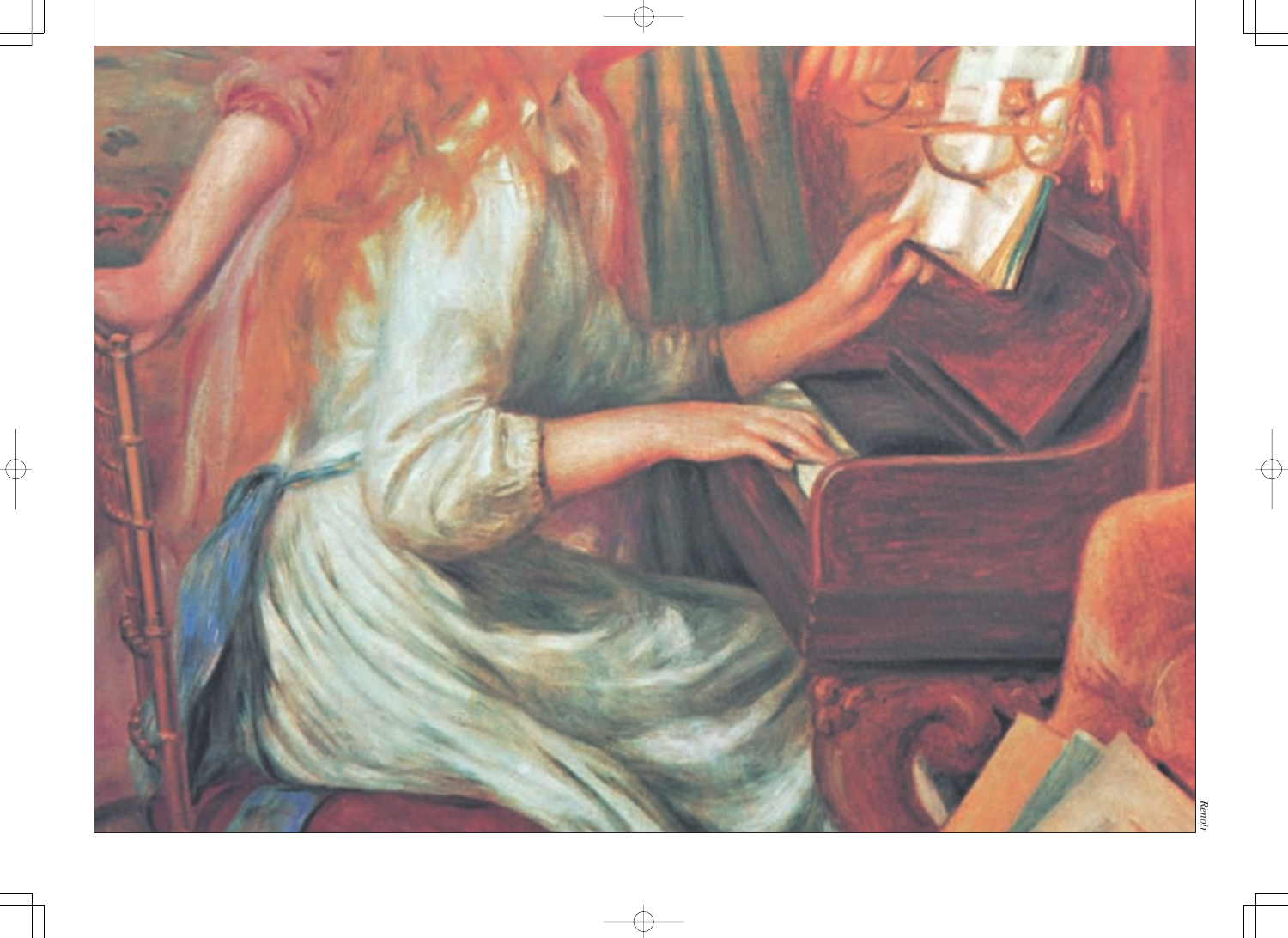## **DO NOT PLACE OBJECTS ON TOP OF THE PIANO**  $\bullet$

A heavy object may cause poor tone or noisy vibrations if placed on the piano. A vase of flowers may look attractive on the piano but if it should spill and water enter the piano serious damage can result. Water will rust the metal parts of the piano and damage the hammer and action. Avoid costly accidents and never place anything except sheet music or a metronome on the piano.



## **AVOID PLACING OR SPILLING ANY OF THE FOLLOWING ON THE PIANO**

- $\bullet$
- -Plastic products (except polyethylene)

# **LEGEN SIE NICHTS AUF DAS INSTRUMENT**

0

Wenn Sie schwere Gegenstände darauf legen, kann das den Klang beeinflussen oder st örende Vibrationen hervorrufen. Eine gro ße Blumenvase mag attraktiv wirken, aber wenn sie umfällt und Wasser ins Gehäuse eindringt, k önnen Schäden entstehen, die Sie teuer bezahlen m üssen. Die Metallteile rosten, und Hammerfunktion und Mechanismus werden gest ört. Auf dem Klavier sollte au ßer einem Metronom nichts abgestellt werden.

## **FOLGENDE GEGENST ÄNDE SOLLTEN SIE AUF KEINEN FALL AUF DEM INSTRUMENT HABEN, ODER GAR VERSCH ÜTTEN:**

- -Plastikerzeugnisse (au ßer Polyäthylen)
- **⊙** Vinylprodukte

 $\bullet$ 

- -alles, was Alkohol enthält wie z.B.
- Kosmetika, Insektizide, Ärosole,
- Farbverd ünnungsmittel oder Produkte auf einer Petroleumbasis

## **NE POSEZ RIEN SUR VOTRE PIANO** 0

Un objet lourd laissé sur votre piano produira un effet d'atténuation de la tonalité ainsi que des vibrations. Même si un bouquet de fleurs vous semble décoratif, songez aux dégâts qu'il pourrait causer s'il était renversé. Les parties métalliques risquent d'être attaquées par la rouille et l'action des marteaux peut être altérée. Il faut donc prévoir ces accidents et ne poser aucun objet sur votre piano, excepté la partition ou le métronome.

## **EVITEZ TOUT CONTACT AVEC LES PRODUITS SUIVANTS**  $\bullet$

- -Les produits en plastique (éxcepté le polyéthylène).
- -Les produits en vinyle. -Les produits contenant de l'alcool.
- -Les liquides comme cosmétiques, insecticides, aérosol, peinture, ou produits à base de pétrole.

## **ATTENTION A LA POUSSIERE**

0

La poussière affaiblira le mouvement des marteaux et causera des bruits. Dépoussiérez la surface du piano avec un tissu doux ou avec un plumeau.

## **NO COLOQUE OBJETOS ENCIMA DEL PIANO**  $\bullet$

Un objeto pesado puede ocasionar un tono pobre o vibraciones ruidosas si es colocado sobre el piano. Un florero puede verse muy atractivo sobre el piano pero si se volcara y derramara agua que penetre al piano, puede resultar un serio deterioro. El agua oxidará las partes metálicas del piano y da ñará el martillo y su movimiento. Evite costosos accidentes y nunca coloque nada sobre el piano, excepto papeles de m úsica o un metr ónomo.

## **EVITE COLOCAR O DERRAMAR NADA DE ESTO SOBRE EL PIANO**  $\bullet$

- -Productos plásticos (excepto polietileno)
- **⊙** Productos de vinilo
- -Nada que contenga alcohol
- Líquidos tales como cosméticos, insecticidas, cualquier clase de aerosol, adelgazador de pintura o productos fabricados con algo de petr óleo

# **NO PERMITA QUE EL PIANO ACUMULE POLVO**

 $\bullet$ 

El polvo puede obstaculizar la acci ón del martillo y producir

# **切勿将物品放置在钢琴的 顶盖上**  $\bullet$

如果在钢琴的顶盖上 放置重物会产生杂音。一瓶 鲜花会使钢琴更具风采,但 一旦花瓶破裂,水流到钢琴 内部将导致金属键生锈、击 弦机变形等严重后果。所 以,为避免意外,除乐谱和 节拍器外,建议任何物品都 不要放置于钢琴的顶部。

# **切勿将下列物品放置于钢 琴顶部**

 $\bullet$ ⊙塑料制品(聚乙烯除外) ⊙乙烯制品 ⊙含酒精的物品 ⊙液体化妆品、杀虫剂、气 雾剂、涂料等化工产品

# **保持钢琴清洁**

 $\bullet$ 

 $\bullet$ 

灰尘会影响击弦机系 统的灵活性并产生杂音。用 户要勤于用软布或羽毛扫清 除钢琴上的灰尘,并使用软 布擦拭钢琴外壳。

# **保持键盘清洁**

定期用干燥的软布擦 拭键盘,切勿使用含有酒精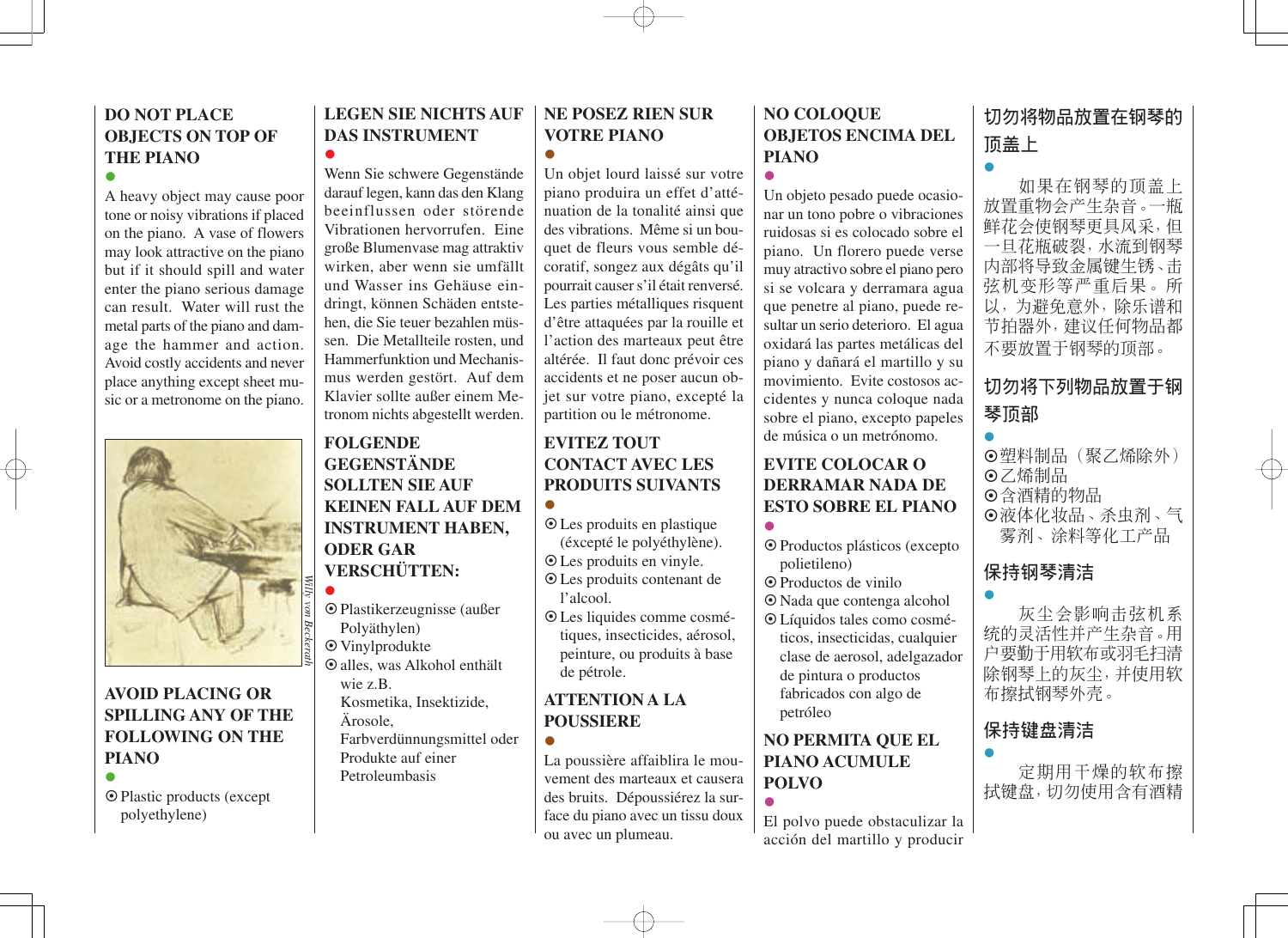- $\odot$  Vinyl products
- -Anything containing alcohol
- -Liquids such as cosmetics, insecticides, any kind of aerosol, paint thinner or petroleum-based products

## **DO NOT ALLOW THE PIANO TO BECOME DUSTY**

 $\blacksquare$ 

Dust can dull the hammer action and cause noise. Dust the piano frequently with a soft cloth or feather duster and wipe the finish with a soft cloth.

## **KEEP THE KEYBOARD CLEAN**

 $\bullet$ 

The keyboard should be wiped periodically with a soft, dry cloth. Never use cleaners containing alcohol as the keys will become cracked. If the keyboard is very dirty, wipe it with a cloth dipped in a solution of soap and water and wrung out well. The same cloth should not be used for cleaning the surface of the piano, however. A good habit to cultivate is never to play the piano with dirty hands. That way the keyboard will stay clean for a long time.

## **LASSEN SIE IHR INSTRUMENT NICHT VERSTAUBEN**  $\bullet$

Staub macht die Hammerbewegung träge und verursacht Nebengeräusche. Stauben Sie das Instrument re-

gelmäßig mit einem Staubwedel oder einem weichen Staubtuch ab, auch die lackierten Flächen.

## **INSTANDHALTUNG DER KLAVIATUR**  $\bullet$

Die Tasten d ürfen auf keinen Fall mit einem alkoholhaltigen Reinigungsmittel abgerieben werden. Säubern Sie sie entweder mit einem weichen Staubtuch, oder bei starker Verschmutzung mit milder Seifenlauge und einem gut ausgewrungenen Tuch. Andere Reinigungsmittel führen zu Rissen in der Klaviatur. Um eine starke Verschmutzung der Tasten zu vermeiden, ist es eine gute Gewohnheit, sich vor jedem Klavierspiel die Hände zu waschen. Nat ürlich darf man die lackierten Au ßenteile des Pianos nicht mit Seifenlauge abwaschen.

## **NETTOYAGE DU CLAVIER**  $\bullet$

Le clavier doit être essuyé régulièrement avec un chiffon sec et doux. N'utilisez jamais d'alcool qui pourrait craqueler les touches. Si le clavier est très sale, nettoyez-le avec un chiffon bien essoré trempé dans une solution d'eau savonneuse. N'utilisez jamais ce chiffon pour essuyer la surface du meuble. Il est recommandé de prendre l'habitude de jouer avec des mains propres, ainsi le clavier gardera son éclat pendant longtemps.

ruido. Sacuda frecuentemente el piano con un pa ño suave y seco o con un plumero y frote el barnizado con un lienzo suave.

# **MANTENGA LIMPIO EL TECLADO**

 $\bullet$ 

El teclado debe ser limpiado peri ódicamente con una tela suave y seca. Nunca utilice limpiadores que contengan alcohol porque las teclas se pueden agrietar. Si el teclado está muy sucio, fr ótelo con una tela bien exprimida luego de empaparla en una soluci ón de agua y jab ón. Sin embargo, no deberá usarse la misma tela para limpiar la superficie del piano. Un buen hábito a cultivar es, nunca tocar el piano con las manos sucias. Así el teclado se mantendrá limpio por largo tiempo.

的清洗剂以免琴键破裂。若 琴键上有污迹,可用软布蘸 少许肥皂水擦去,但不能用 同样的方法擦拭外壳。注意 养成用干净的手指弹琴的习 惯,以确保长期保持键盘的 清洁。

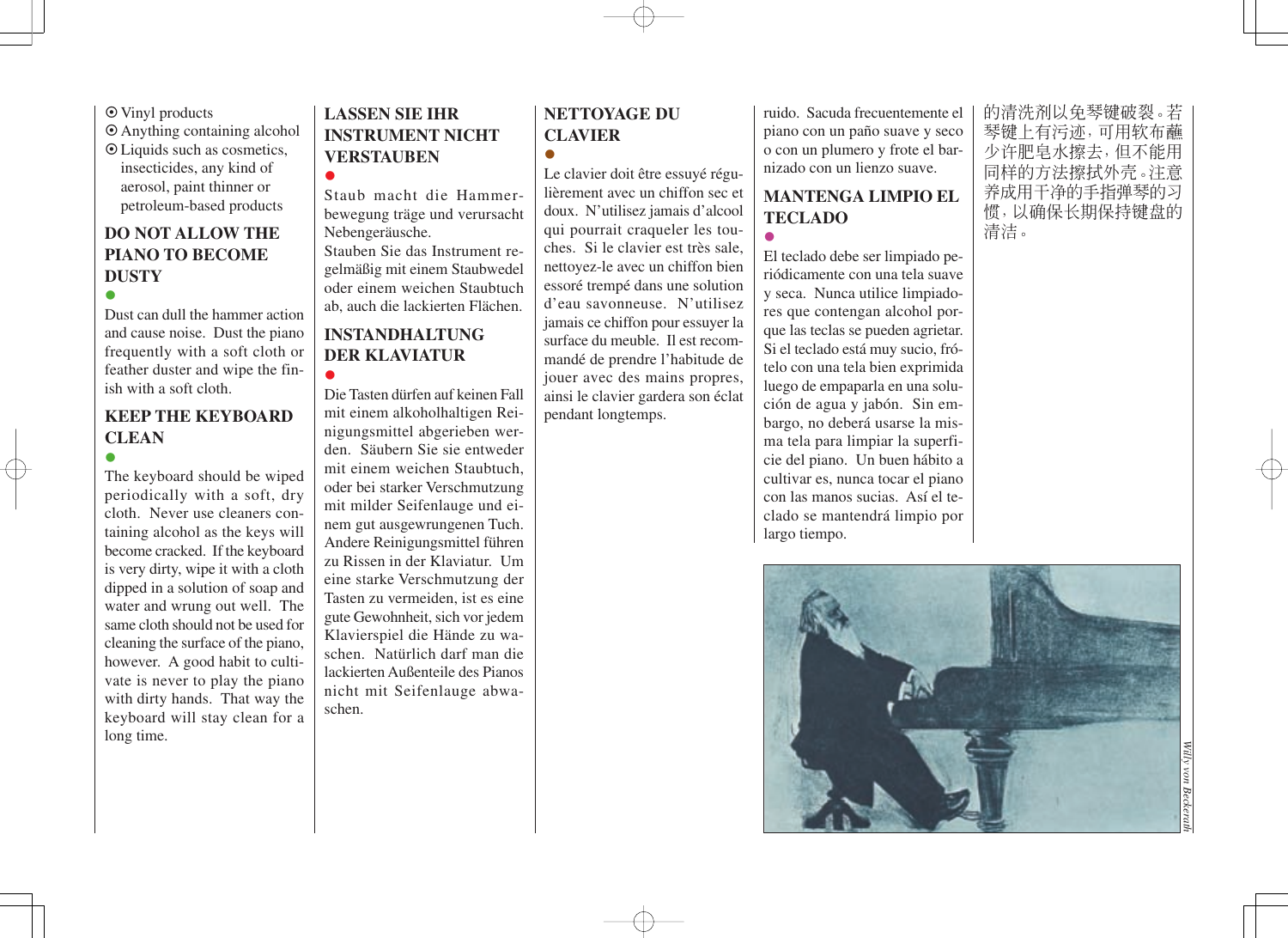#### **TUNING AND ADJUSTMENT**  $\bullet$

Pianos are delicate instruments which need professional attention periodically. Basically there are two types of professional piano care: tuning and adjustment.

Tuning means correcting the pitch of every note by retightening the strings. Each piano string is normally stretched to a pressure of about 90 kilograms  $(198<sup>1</sup>/<sub>2</sub> pounds)$ , but eventually it will stretch further with use and lose some of its tension, causing the piano to lose its correct pitch. The strings need to be tuned once or twice a year to restore them to their proper tension.

Adjustment involves the entire piano action, keyboard and pedal movements. Proper adjustment is especially important for grand pianos. Whether the piano will perform properly or not depends on how accurately the adjustment is made.

Tuning and adjustment should be done by an expert. When your piano requires either one, ask your Yamaha dealer or call a specialist. Your dealer can also advise you about the interval between adjustments for your piano under the circumstances in which it is used.

## **STIMMEN UND NEUEINSTELLEN**

 $\bullet$ 

Stimmen bedeutet, den Tonabstand berichtigen, indem man die Saiten nachzieht. Jede Pianosaite ist so gespannt, da ß sie eine Belastung von etwa 90 kg aushalten kann. Selbst bei bester Pflege dehnen sich die Saiten und verlieren nach und nach etwas von ihrer Spannung, wodurch der Ton unrein wird. Unter normalen Umständen gen ügt ein zweimaliges Stimmen pro Jahr.



# **AFINACION Y AJUSTE**

 $\bullet$ 

Los pianos son instrumentos delicados que requieren atenci ó n professional peri ódicamente. Básicamente hay dos tipos de cuidado profesional para el piano: afinaci ón y ajuste.

Afinaci ón significa corregir el diapas ón de cada nota reajustando las cuerdas. Cada cuerda de piano es normalmente tensada a una presi ón de cerca de 90 kilos  $(198<sup>1</sup>/<sub>2</sub> 1bs)$ , pero eventualmente la cuerda se estirará más con el uso perdiendo su correcto diapasón. Las cuerdas necesitan ser afinadas una ó dos veces al a ñ o para devolverles la tensi ón adecuada.

# **调律和整调**

 $\bullet$ 

钢琴是复杂精密的乐 需要定期的专业护理。 调律和整调是两种基本的护 理方法。所谓调律就是拧紧 琴弦使其达到一定的音高。 每根琴弦所承受的张力约 90公斤,经过一段时间的弹 奏,琴弦会变松,影响音准, 所以钢琴每年需要调律 1-2 次。

整调包括钢琴击弦机、 键盘和踏板系统的调整。正 确的整调对三角钢琴尤其重 要,钢琴能否有理想的演奏 性能依赖于如何准确地进行 整调。

调律和整调应由专业 人士操作,若您的钢琴需要 护理,请通知经销商或专业 人士。您的经销商还会根据 当地的气候条件向您建议调 律和整调的具体时间。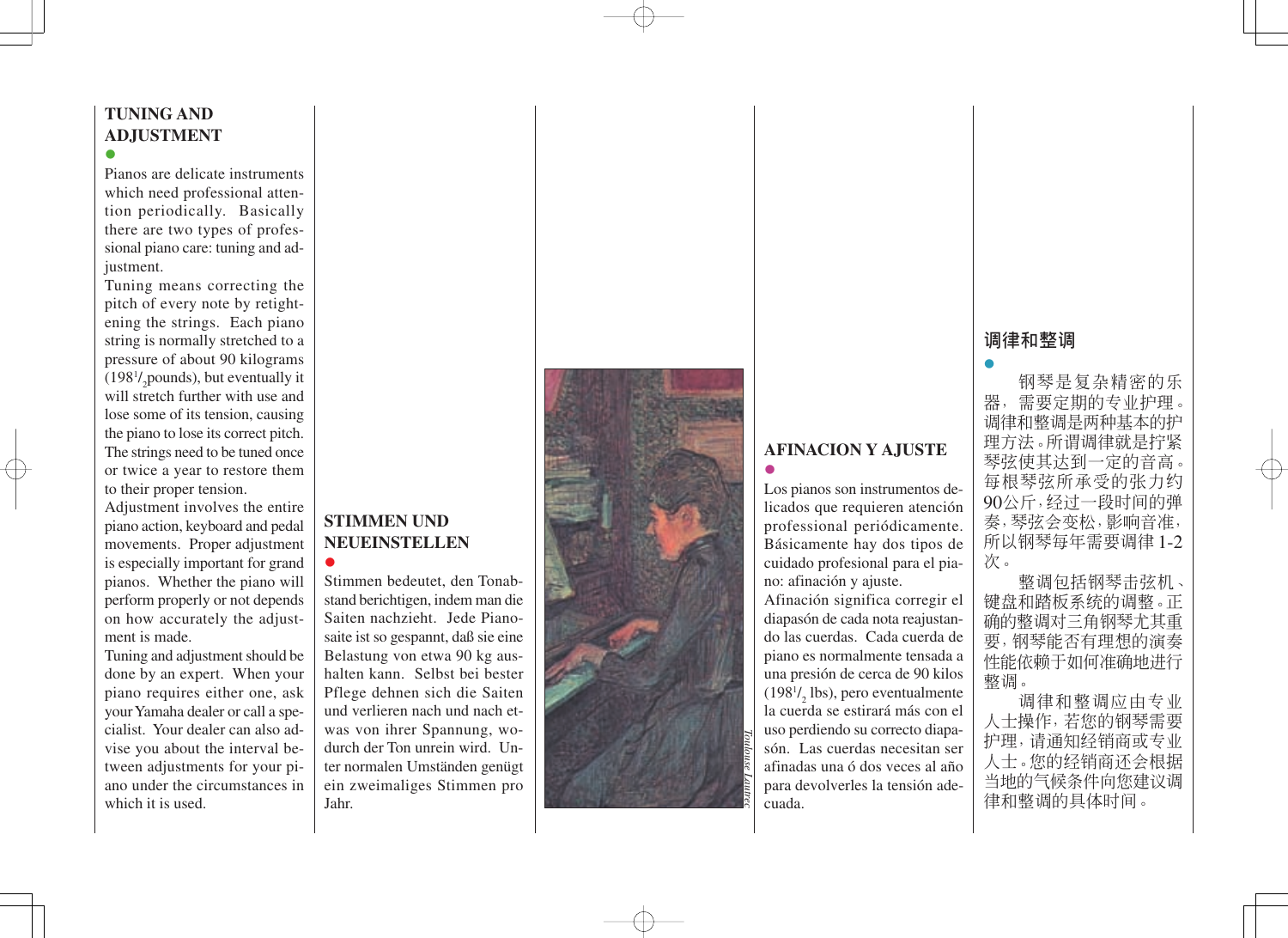Regulieren hei ßt, alle Funktionen des Pianos, nämlich Klaviatur, Pedal usw. neu aufeinander abzustimmen und so die Harmonie wiederherzustellen. Richtige Regulierung ist wichtig für alle Fl ügel und Pianos. Stimmen und Regulieren sollten nur vom Fachmann vorgenommen werden. Beauftragen Sie hiermit bitte Ihren Yamaha Händler. Im Fachgeschäft werden Sie auch beraten, wie oft Sie Ihr Piano stimmen lassen sollten.

# **ACCORDAGE ET REGLAGE**

0

Le piano est un instrument délicat qui exige périodiquement une inspection professionnelle. Il y a deux genres d'intervention professionnelle dont votre piano aura besoin: l'accordage et le réglage. Par accordage on entend l'ajustement de chaque note par la tension des cordes. Chaque corde du piano est tendue à 90kg mais elle se détend à l'usage, ce qui a pour effet un décalage de ton. Les cordes doivent être retendues une ou deux fois par an. Le réglage touche tout le mécanisme, le clavier et les mouvements des pédales. Pour un piano à queue en particulier, un bon réglage est indispensable. Les performances d'un piano dépendent largement de la précision du réglage. L'accordage et le réglage doivent être effectués par un expert. S'il faut régler ou accorder votre piano, consultez votre vendeur ou appelez un spécialiste. Votre vendeur vous conseillera sur la fréquence des réglages, qui dépend de l'usage que vous faites de votre piano.

El ajuste comprende la acci ó n total del piano, movimientos de teclado y pedal. Un ajuste adecuado es especialmente importante para los pianos de cola. Que el piano toque perfectamente o no, depende de la precisi ó n con que ha sido ajustado. El afinamiento y ajuste debe ser realizado únicamente por un experto. Cuando su piano requiera uno u otro, consulte con su distribuidor Yamaha o llame a un especialista. Su distribuidor también puede aconsejarle respecto al intervalo entre los ajustes a su piano, de acuerdo a las circunstancias en las cuales es utilizado.